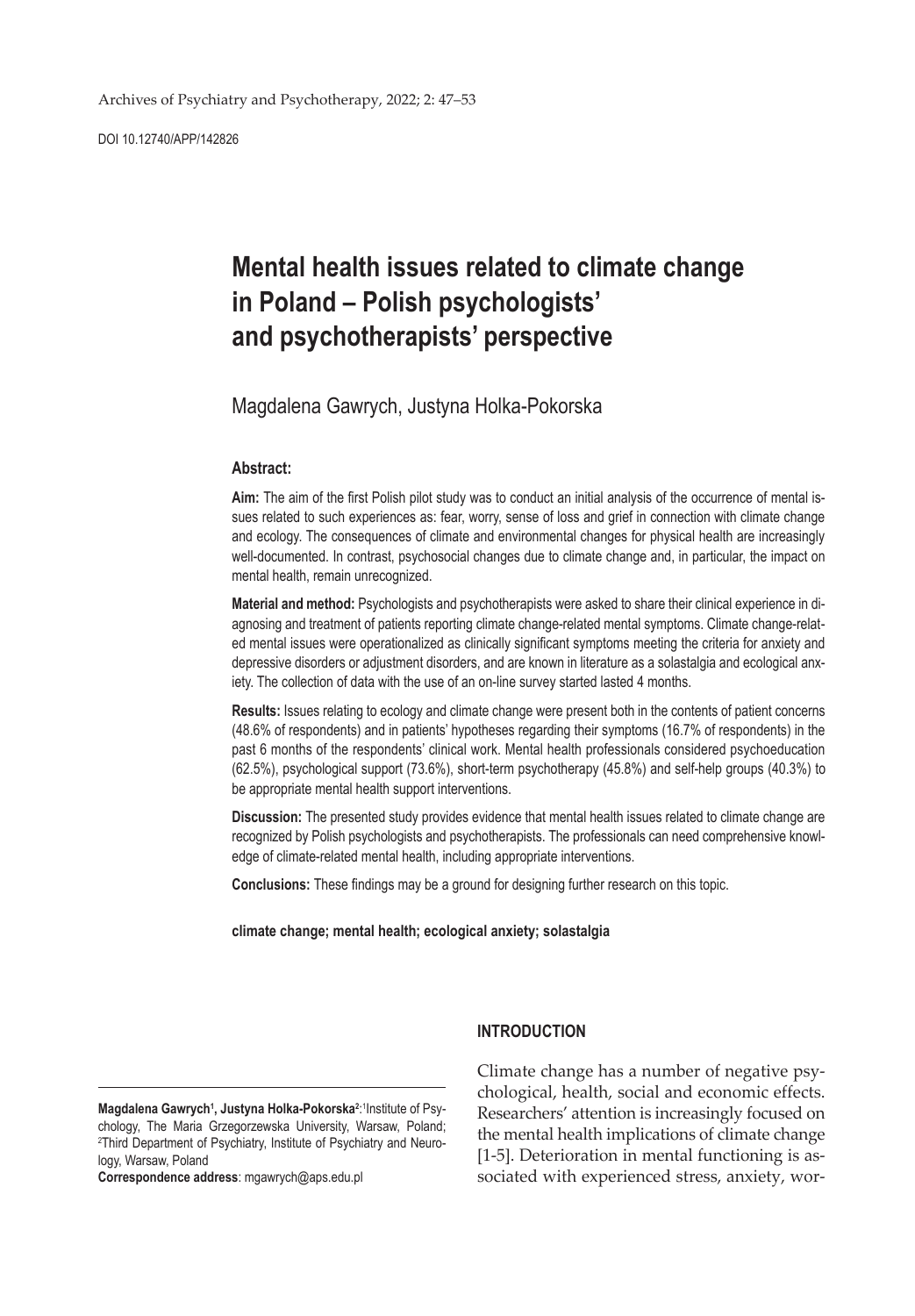ry and low mood. The direct impact on mental health is associated primarily with natural or man-made catastrophes and their consequences, which, according to numerous studies, affect the deterioration of well-being, sleep, cognitive functions, lead to depressive, stress-related and adjustment disorders [6-8]. Further implications include increased rates of high-risk behaviour (such as domestic violence, alcohol and substance use). Long-term consequences are associated with such phenomena as: food and water shortages, resources access conflicts, displacement and climate-related emigration [9, 10]. These consequences, being the result of complex changes and interactions of various processes, constitute a significant challenge for health protection, especially mental health protection [11].

In terms of mental problems conditioned by climate change, two groups of psychopathological symptoms should be distinguished:

- 1) symptoms of mental disorders related to the experience of an environmental crisis (natural disasters, epidemics, etc.) and their consequences, such as: acute and chronic stressrelated reactions, depressive and anxiety disorders, addictions and psychosocial issues of couples/families [12-14].
- 1) increased symptoms of anxiety, depressed mood, worry about the environment, grief related to the loss of elements of the natural environment and ecological values [15].

In recent decades, new terminology relating to climate change and mental health has emerged, including "solastalgia" (understood as mental suffering, including the sense of loss, caused by environmental changes already experienced) and "ecological anxiety" (fear or mourning experienced in connection with anticipated environmental degradation or change) [1, 15, 16].

The psychological problems related to climate change are undertaken more and more widely in the research world. The authors conducted a preliminary analysis of the prevalence of the problem at the national level. Poland is a country in the temperate climate zone. We have not experienced typical extremes associated with the phenomenon of climate change, which are visible for example in Australia or Pacific Asia. The average person living in Poland may not recognize any clear personal consequences of

climate change and hence mental health consequences.

Therefore, the present study focuses on ecological anxiety and solastalgia [1, 15, 16], which are the feelings of anxiety, fear and sadness due to climate change. This study was to provide an answer to the question whether those symptoms are clinically recognized by psychologists and psychotherapists. It should be emphasized that solastalgia and eco-anxiety did not constitute diagnostic categories, but a description of a specific type of clinically significant suffering.

## **MATERIAL AND METHOD**

#### *Procedure*

For the purposes of this study, an online semistructured questionnaire was developed using Google forms, with a consent form appended to it. Invitations to participate in the study were disseminated among relevant professional organizations and associations and posted on social media, mostly in closed groups of psychologists and psychotherapists. The quantitative and qualitative data obtained in the study were concerning clinical experiences of mental health care professionals working with individual patients as well as couples/families with regard to mental health issues caused by climate change. The online survey started lasted 4 months.

#### *Ethical approval*

The Maria Grzegorzewska University of Ethics Committee approved the study procedures. The participants voluntarily responded to the anonymous survey after expressing their informed consent to the participation in the study. The procedures were clearly explained, and participants could interrupt or quit the survey at any point without explaining their reasons for doing so. Confidentiality was maintained by omitting personal identifiers.

#### *Setting and Participants*

The sample consisted of 72 mental health professionals: 51 (70.8%) psychologists, 49 (68.1%)

Archives of Psychiatry and Psychotherapy, 2022; 2: 47–53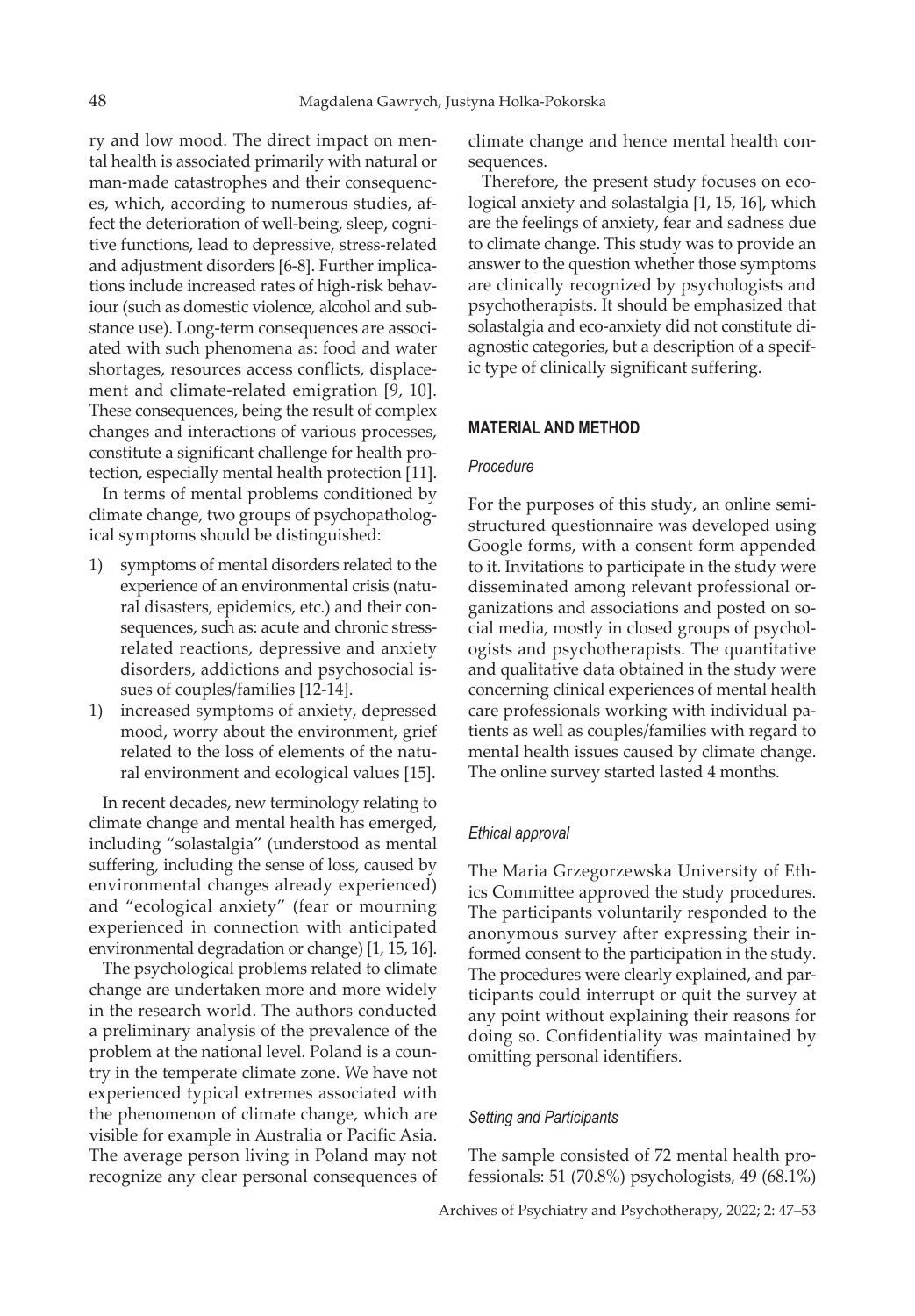psychotherapists and psychologists during psychotherapy training, 9 (12.5%) psychiatrists and psychiatry residents. The majority of participants were females (61; 84.7%); 45 respondents were married (62.5%). The age ranged from 37 to 41 years ( $M = 40.90$ ; SD = 0.54). The experience in mental health service was on average 11.99 years (SD = 8.76). The participants spent on average 25.22 hours on clinical work (M= 25.22; SD = 14.93). Majority of participants work in private practice (44; 61.1%), 26 (36.1%) in mental health outpatient clinic and 13 (18.1%) in psychiatric ward. The vast majority of respondents have been working in large cities, including the capital city (52; 72.2%). Characteristics of the participants are presented in Table 1.

|                            | Category                                      |                      | Frequency    |             |               |            |            |  |
|----------------------------|-----------------------------------------------|----------------------|--------------|-------------|---------------|------------|------------|--|
| Profession/                |                                               | Psychologist         | 51 (70.8%)   |             |               |            |            |  |
| educationa                 | Psychotherapist                               |                      |              | 27 (37.5%)  |               |            |            |  |
|                            | Psychologist during<br>psychotherapy training |                      | 22 (30.6%)   |             |               |            |            |  |
|                            |                                               | Psychiatrist         |              | $5(6.9\%)$  |               |            |            |  |
|                            | Psychiatry resident                           |                      |              |             | $4(5.6\%)$    |            |            |  |
| Professional status        |                                               | Active<br>70 (97.2%) |              |             |               |            |            |  |
|                            | Inactive (maternity/parental<br>leave)        |                      | 2(2.8%)      |             |               |            |            |  |
| Gender <sup>b</sup>        | Female                                        |                      |              |             | 61 (84.7%)    |            |            |  |
|                            | Male                                          |                      |              |             | 10 (13.9%)    |            |            |  |
| Age                        | Mean (SD)                                     |                      |              |             | 40.90 (0.54)  |            |            |  |
|                            | Median                                        |                      |              |             | 41.00         |            |            |  |
|                            | $min - max$                                   |                      | $37 - 41$    |             |               |            |            |  |
|                            | Q1; Q3                                        |                      | 41; 41       |             |               |            |            |  |
| Work experience<br>[years] | Mean (SD)                                     |                      | 11.99 (8.76) |             |               |            |            |  |
|                            | Median                                        |                      | 10.00        |             |               |            |            |  |
|                            | $min - max$                                   |                      |              |             | $0 - 45$      |            |            |  |
|                            | Q1; Q3                                        |                      |              |             | 5; 15         |            |            |  |
| Hours of clinical          | Mean (SD)                                     |                      |              |             | 25.22 (14.93) |            |            |  |
| work                       | Median                                        |                      |              |             | 25            |            |            |  |
|                            | $min - max$                                   |                      |              |             | $0 - 70$      |            |            |  |
|                            | Q1; Q3                                        |                      |              |             | 15; 36.5      |            |            |  |
| Marital status             |                                               | Total                | < 1 year     | $1-5$       | $6 - 15$      | 16-30      | > 30 years |  |
|                            | Single                                        | $4(5.6\%)$           | $1(1.4\%)$   | $1(1.4\%)$  | $0(0\%)$      | $2(2.8\%)$ | $0(0\%)$   |  |
|                            | Divorced                                      | 6(8.3%)              | $1(1.4\%)$   | 2(2.8%)     | $3(4.2\%)$    | $0(0\%)$   | $0(0\%)$   |  |
|                            | Widowed                                       | $2(2.8\%)$           | $0(0\%)$     | $0(0\%)$    | $0(0\%)$      | $2(2.8\%)$ | $0(0\%)$   |  |
|                            | Separated                                     | $1(1.4\%)$           | $1(1.4\%)$   | $0(0\%)$    | $0(0\%)$      | $0(0\%)$   | $0(0\%)$   |  |
|                            | Informal<br>relationship                      | 18 (25%)             | $5(6.9\%)$   | $8(11.1\%)$ | $4(5.6\%)$    | $1(1.4\%)$ | $0(0\%)$   |  |
|                            | Married                                       | 45 (62.5%)           | $4(5.6\%)$   | 18 (25%)    | 15 (20.8%)    | $5(6.9\%)$ | $3(4.2\%)$ |  |

**Table 1.** Socio-demographic and work characteristics of the sample in the study (N = 72)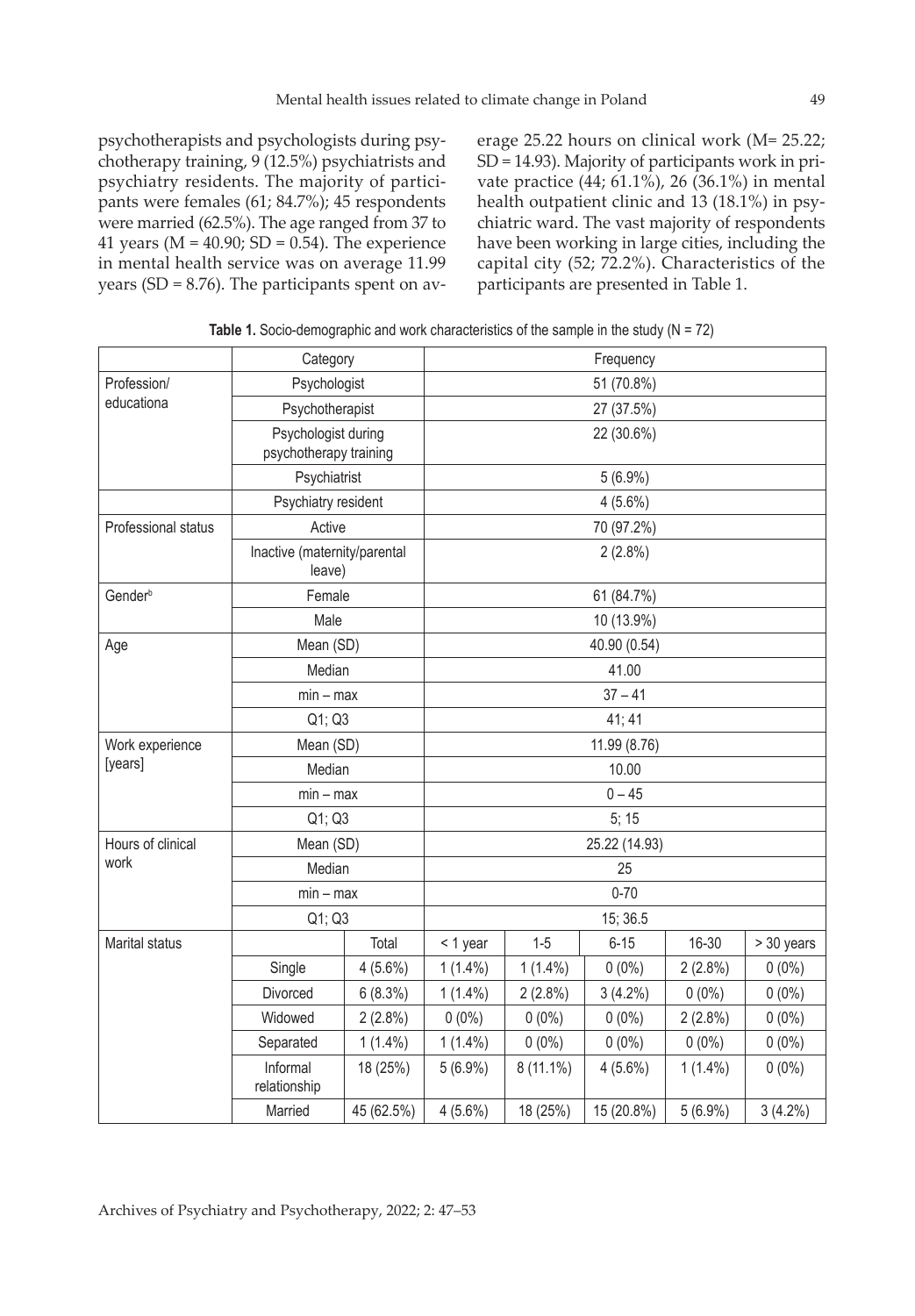| Workplace*                                  | Private practice                                                                            | 44 (61.1%)  |
|---------------------------------------------|---------------------------------------------------------------------------------------------|-------------|
|                                             | Psychiatric ward in multidisciplinary hospital                                              | $2(2.8\%)$  |
|                                             | Psychiatric ward in psychiatric hospital                                                    | 11 (15.3%)  |
|                                             | Multidisciplinary clinic - public                                                           | $4(5.6\%)$  |
|                                             | Multidisciplinary clinic - non-public (including<br>private networks of outpatient clinics) | $0(0\%)$    |
|                                             | Outpatient mental health clinic - public                                                    | 12 (16.7%)  |
|                                             | Outpatient mental health clinic - private                                                   | 14 (19.4%)  |
|                                             | Hospital                                                                                    | $3(4.2\%)$  |
|                                             | Other                                                                                       | 11 (15.3%)  |
| Residential<br>environment of<br>workplace* | Rural area                                                                                  | $0(0.0\%)$  |
|                                             | Small town (< 20,000 inhabitants)                                                           | $1(1.4\%)$  |
|                                             | Medium-sized town (20,000-100,000 inhabitants)                                              | $9(12.5\%)$ |
|                                             | City (100,000 - 300,000 inhabitants)                                                        | 10 (13.9%)  |
|                                             | Large city (> 300,000 inhabitants)                                                          | 23 (31.9%)  |
|                                             | Capital city (Warsaw)                                                                       | 29 (40.3%)  |

**Note***:* a – answers to multiple-choice questions; b – the percentages do not sum up to 100, since not all respondents answered the question.

## *Statistical analysis*

All statistical descriptive analyses were done with SPSS version 25 for Windows (IBM, 2016).

## **RESULTS**

The results presented in Table 2 indicate that mental issues related to ecology and climate change appear both in the contents reported by patients (an affirmative answer was given by 48.6% of respondents) and as a patient's hypothesis concerning the causes of symptoms (affirmative answer was given by 16.7% of the respondents). Few professionals (6.9%) reported the emergence of ecological issues as a theme within a family or couple therapy session. According to mental health professionals, most patients with clear diagnosis do not link their depressive, anxiety or adjustment disorders to ecological/climate change issues (61.1%). Importantly, the vast majority of patients (69.4%) whose symptoms did not meet the criteria for adjustment, anxiety or depressive disorders did not link their experiences to ecological issues.

|  |  | Table 2. Prevalence of ecological issues during work with patients |
|--|--|--------------------------------------------------------------------|
|  |  |                                                                    |

| <b>Items</b>                                                                                                                        | Answer      | Frequency  |
|-------------------------------------------------------------------------------------------------------------------------------------|-------------|------------|
| Have ecology or climate change-related themes appeared in the                                                                       | Yes         | 35 (48.6%) |
| CONTENTS provided by your patients?                                                                                                 | No          | 37 (51.4%) |
| How many such patients have you diagnosed or treated within 6                                                                       | Mean (SD)   | 2.94(6.96) |
| months?                                                                                                                             | Median      |            |
|                                                                                                                                     | $min - max$ | $0 - 50$   |
|                                                                                                                                     | Q1; Q3      | 0; 3       |
| Have ecology or climate change-related issues appeared as a patient's<br>hypothesis of the cause of their symptoms/disorder/crisis? | Yes         | 12 (16.7%) |
|                                                                                                                                     | No          | 60 (83.3%) |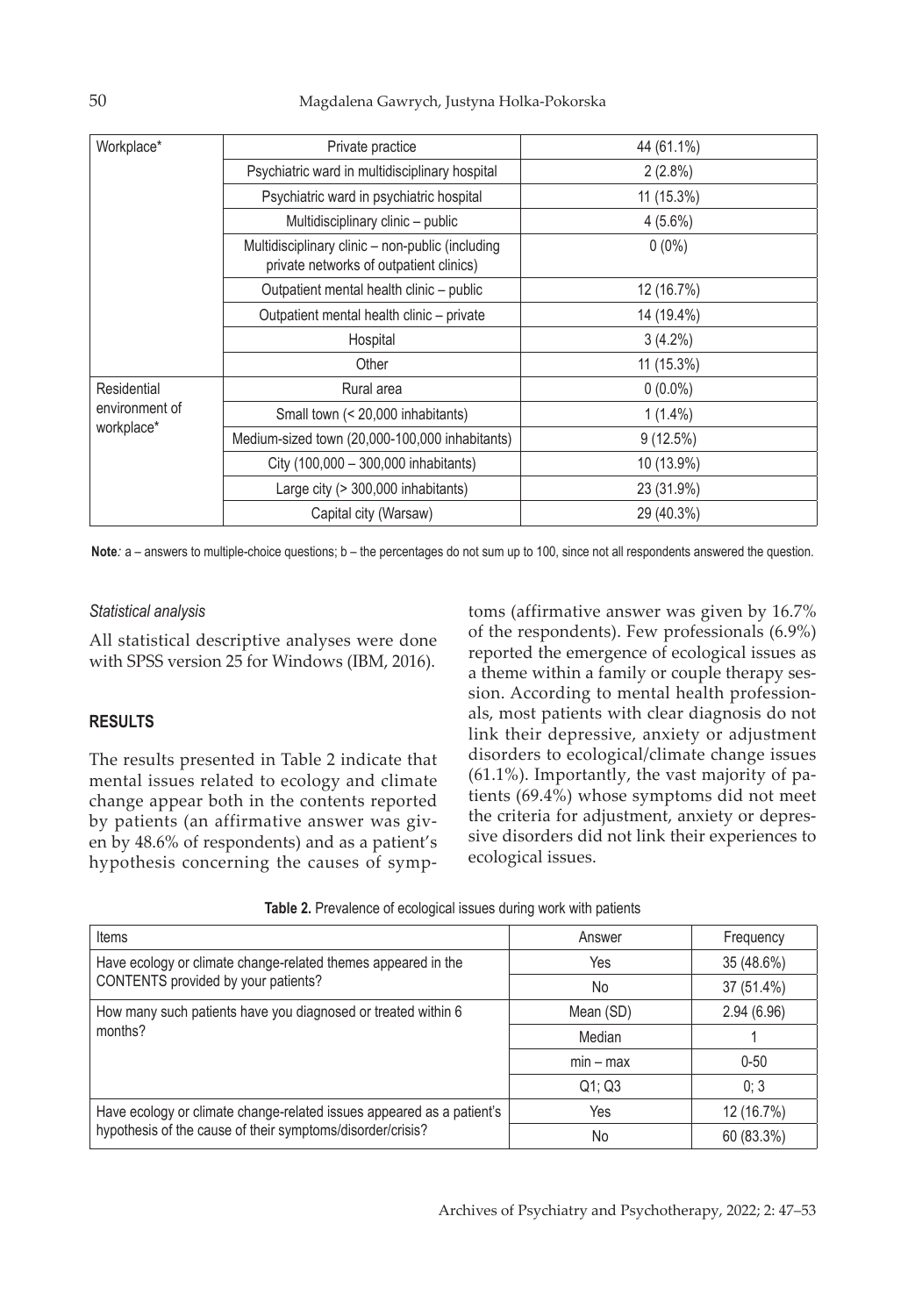| How many such patients have you diagnosed or treated within 6                                                                                                                                                       | Mean (SD)           | 2.10(7.29) |
|---------------------------------------------------------------------------------------------------------------------------------------------------------------------------------------------------------------------|---------------------|------------|
| months?                                                                                                                                                                                                             | Median              | 0.00       |
|                                                                                                                                                                                                                     | $min - max$         | $0 - 50$   |
|                                                                                                                                                                                                                     | Q1; Q3              | 0; 1       |
| Have ecology or climate change-related themes appeared as                                                                                                                                                           | <b>Yes</b>          | $5(6.9\%)$ |
| CONFLICT THEMES / symptoms of conflict in couples/family therapy?                                                                                                                                                   | No                  | 67 (93.1%) |
| How many such couples/families have you diagnosed or treated within                                                                                                                                                 | Mean (SD)           | 0.85(5.91) |
| 6 months?                                                                                                                                                                                                           | Median              | 0.00       |
|                                                                                                                                                                                                                     | $min - max$         | $0 - 50$   |
|                                                                                                                                                                                                                     | Q1; Q3              | 0; 0       |
| What is the estimated number of your patients who link their symptoms                                                                                                                                               | None                | 44 (61.1%) |
| of adjustment, anxiety or depressive disorders to ecological issues or<br>climate change? Please take into account your patients from the last 6<br>months.                                                         | Individual patients | 19 (26.4%) |
|                                                                                                                                                                                                                     | $1 - 2%$            | $4(5.6\%)$ |
|                                                                                                                                                                                                                     | $3 - 5%$            | $3(4.2\%)$ |
|                                                                                                                                                                                                                     | 6-10%               | $1(1.4\%)$ |
|                                                                                                                                                                                                                     | >10%                | $1(1.4\%)$ |
| What is the estimated number of your patients who reported symptoms                                                                                                                                                 | None                | 50 (69.4%) |
| which do NOT meet the criteria of adjustment, anxiety or depressive<br>disorders, but are the cause of suffering and are linked to ecological<br>issues/climate change? Please take into account your patients from | Individual patients | 19 (26.4%) |
|                                                                                                                                                                                                                     | < 10 patients       | $1(1.4\%)$ |
| the last 6 months.                                                                                                                                                                                                  | 10-20 patients      | $1(1.4\%)$ |
|                                                                                                                                                                                                                     | 20-30 patients      | $1(1.4\%)$ |

The participants considered psychoeducation (45, 62.5%), psychological support (53, 73.6%), short-term psychotherapy (33, 45.8%) and self-help groups (29, 40.3%) to be effective therapeutic methods for the disorders discussed in this paper. The cognitive-behavioural therapy techniques and psychoeducation techniques were found useful in therapeutic work by 19.4% of professionals. At the same

time, 21 (29.2%) respondents indicated bodybased methods and 16 (22.2%) respondents indicated nature-based interventions as useful non-psychological techniques. However, almost every fifth specialist indicated that none of the non-psychological methods is applicable in the treatment of disorders related to climate change. These data have been presented in Table 3.

| Items                                                                                       | Answer                              | Frequency   |
|---------------------------------------------------------------------------------------------|-------------------------------------|-------------|
| What kind of psychological<br>and psychiatric aid seems<br>appropriate to you? <sup>a</sup> | No psychological help needed        | $8(11.1\%)$ |
|                                                                                             | No psychiatric help needed          | $8(11.1\%)$ |
|                                                                                             | Psychological support               | 53 (73.6%)  |
|                                                                                             | Pharmacotherapy                     | 7(9.7%)     |
|                                                                                             | Short-term individual psychotherapy | 33 (45.8%)  |
|                                                                                             | Long-term individual psychotherapy  | 21 (29.2%)  |
|                                                                                             | Group psychotherapy                 | 15 (20.8%)  |
|                                                                                             | Crisis intervention                 | 11 (15.3%)  |
|                                                                                             | Psychoeducation                     | 45 (62.5%)  |
|                                                                                             | Self-help/support groups            | 29 (40.3%)  |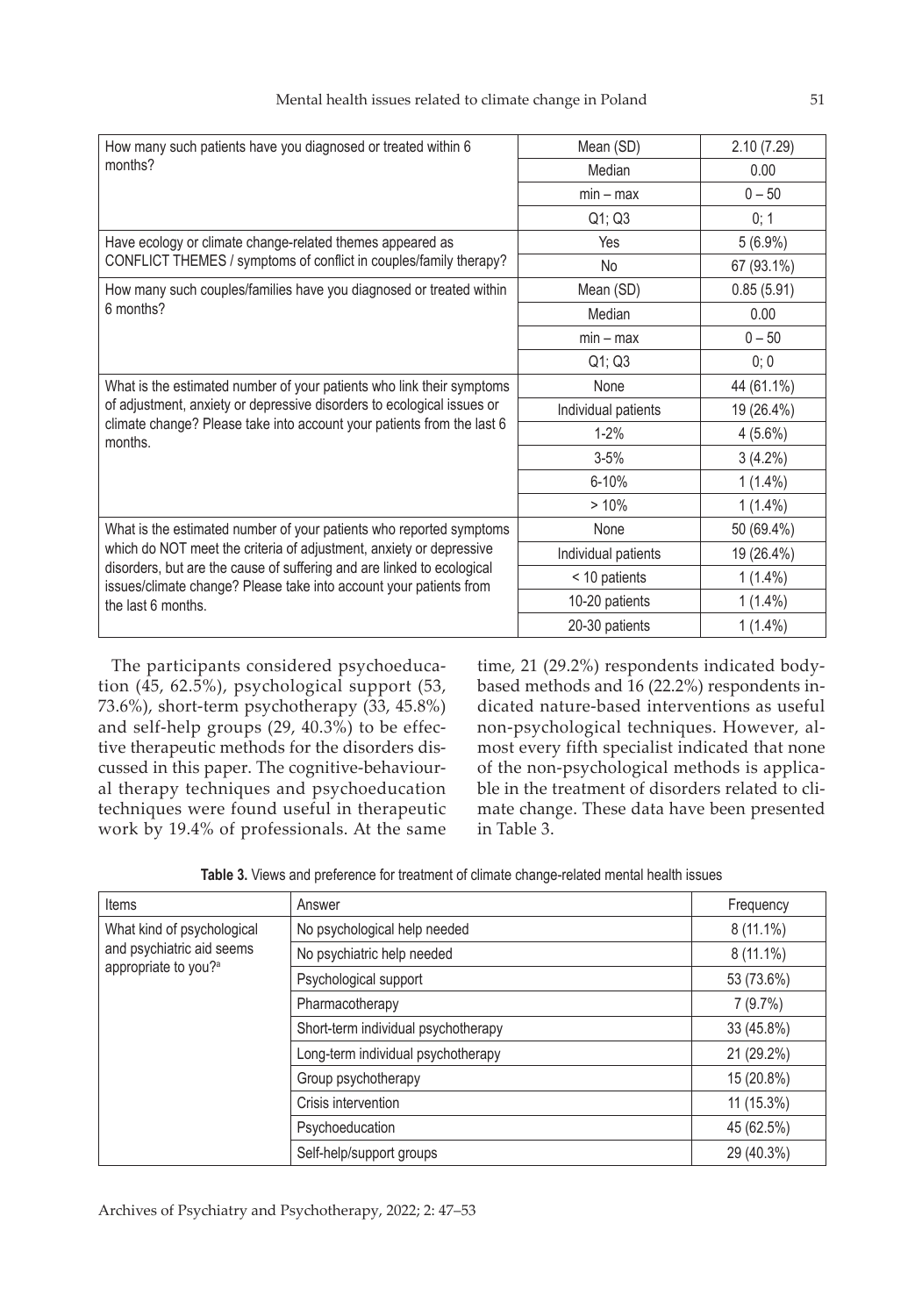| What are the most appropriate<br>techniques of therapeutic<br>work? <sup>a</sup> | Psychoeducation                                                                                    | 14 (19.4%) |
|----------------------------------------------------------------------------------|----------------------------------------------------------------------------------------------------|------------|
|                                                                                  | CBT                                                                                                | 14 (19.4%) |
|                                                                                  | Relaxation/meditation                                                                              | 10 (13.9%) |
|                                                                                  | Psychological support                                                                              | 7(9.7%)    |
|                                                                                  | Socratic dialogue                                                                                  | $5(6.9\%)$ |
| What non-psychological                                                           | None                                                                                               | 14 (19.4%) |
| models can be applied<br>effectively in therapy? <sup>a</sup>                    | Models based on religions and philosophy of the East (e.g.<br>buddhism, confucianism, meditations) | $5(6.9\%)$ |
|                                                                                  | Models based on contact with nature (e.g. nature & forest therapy)                                 | 16 (22.2%) |
|                                                                                  | Based on working with the body (e.g. yoga, breathing,<br>choreotherapy, movement medicine)         | 21 (29.2%) |
|                                                                                  | Based on Western religions (e.g. Christianity)                                                     | $2(2.8\%)$ |
|                                                                                  | Based on philosophy (e.g. minimalism)                                                              | $5(6.9\%)$ |
|                                                                                  | All of the above                                                                                   | $5(6.9\%)$ |

**Note***:* a – answers to multiple-choice questions.

## **DISCUSSION**

To the best of our knowledge, the present study is the first Polish research study concerning prevalence of climate change-related mental issues. Overall, our results have shown that mental disorders related to ecology/climate change are present and clinically noted by mental health professionals. Similar studies have not been conducted so far [1-5]. The main conclusion is that more attention should be given to further analyses, in particular, analyses involving elements of therapeutic work. At the current stage of research, solastalgia and ecological anxiety may constitute initial operationalization of a clinically noted construct. Some authors believe, however, that introducing these concepts to clinical practice may be a factor hindering diagnosis and minimizing clinical symptoms requiring pharmacological and psychotherapeutic interventions [2-4].

There are some limitations of this study that need to be discussed. One of them is its limited representativeness due to the small study group and response bias. The majority of the respondents came from the largest cities in Poland, where climate and pro-environmental organizations are more active, thus, a higher environmental activity of the inhabitants can be expected. Another limitation to be looked at results from the online form of the questionnaire distribution.

#### **CONCLUSIONS**

The results of this pilot study suggest that mental health professionals need comprehensive knowledge of climate-related mental health, including appropriate interventions. These data may be important for planning mental health care. Further extensive research is needed to assess the prevalence of climate-related mental health problems.

#### **REFERENCES:**

- 2. Gawrych M. Climate change and mental health: a review of current literature. Psychiatr Pol 2021 Mar 22; online first 223: 1–13. doi: https://doi.org/10.12740/PP/Online-First/131991
- 3. Clayton S. Climate Change and Mental Health. Curr Environ Health Rep. 2021 Jan 2. doi: 10.1007/s40572-020-00303-3. Epub ahead of print.
- 4. Cianconi P, Betrò S, Janiri L. The Impact of Climate Change on Mental Health: A Systematic Descriptive Review. Front Psychiatry. 2020 Mar 6; 11:74. doi: 10.3389/fpsyt.2020.00074.
- 5. Schramm PJ, Ahmed M, Siegel H, Donatuto J, Campbell L, Raab K, Svendsen E. Climate Change and Health: Local Solutions to Local Challenges. Curr Environ Health Rep.

Archives of Psychiatry and Psychotherapy, 2022; 2: 47–53